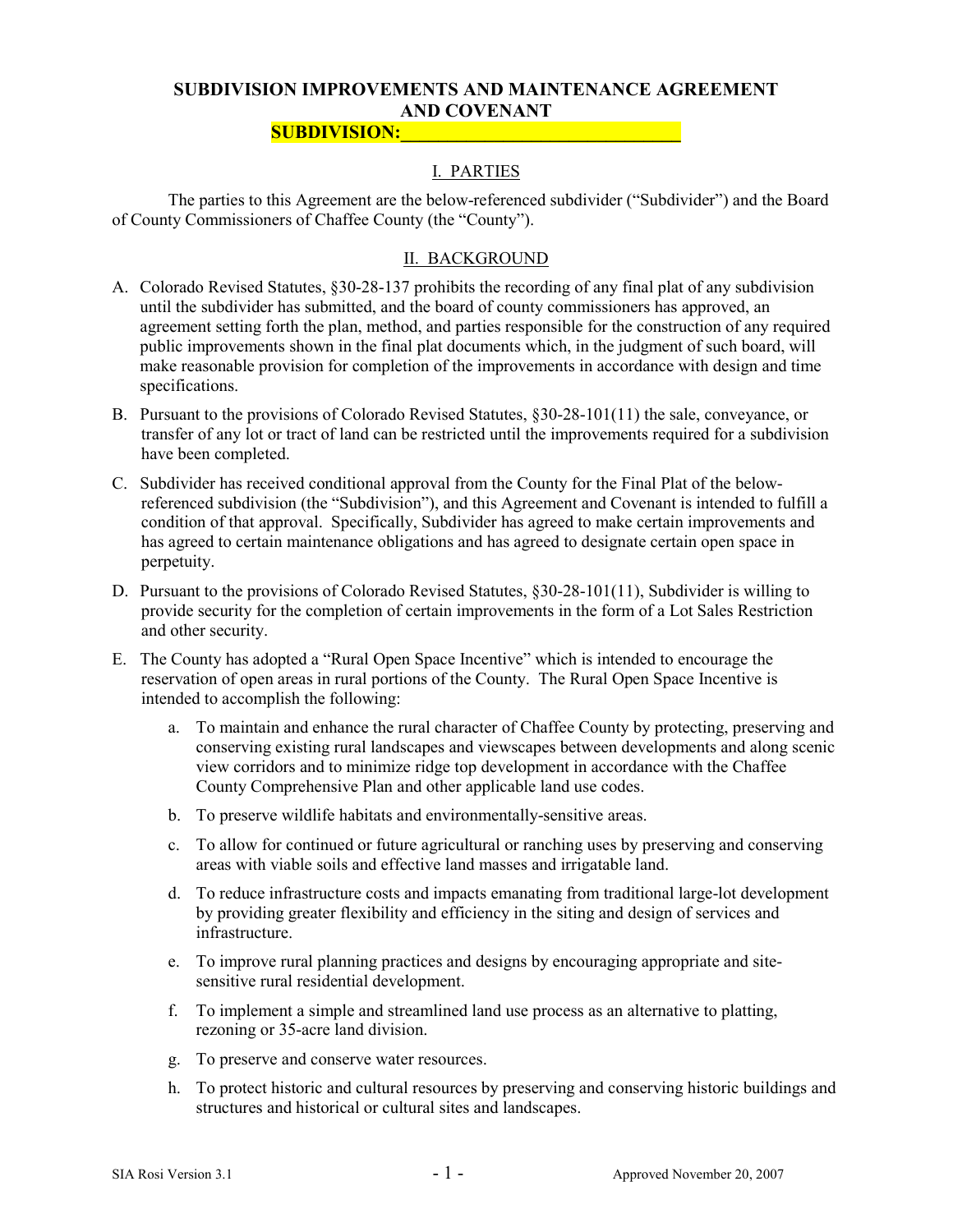- i. To design and designate open space areas so they are contiguous with public lands, existing designated open spaces, or along existing game corridors.
- j. To encourage developments to be designed with the idea that adjacent parcels may also dedicate open space, such that the largest possible contiguous open space areas are preserved.
- F. The Subdivider has voluntarily agreed that in order to support such purposes and as part of the subdivision approval process, the open space shown on the approved plat will be retained predominantly in its natural, scenic and open space condition and that development is restricted so as to preserve and protect in perpetuity the wildlife, aesthetic, ecological and environmental values and the rural and open space characteristics of the property.
- G. Subdivider acknowledges a benefit from approval of the Subdivision and installation and maintenance of the improvements. Accordingly, Subdivider is willing to permanently maintain the improvements in accordance with the terms and conditions of this Covenant.
- H. This Agreement and Covenant is not executed for the benefit of third parties such as, but not limited to, materialmen, laborers or others providing work, services or material for the Subdivision improvements or buyers in the Subdivision.

#### III. AGREEMENT

- 1. Responsibility for Construction of Improvements.
	- a. Subdivider shall, within twelve months of execution of this Agreement and Covenant, construct and install at Subdivider's sole expense, those public improvements agreed to by Subdivider in connection with the final plat approval for the Subdivision, including improvements detailed in construction drawings submitted to the County and cost contributions and/or guarantees of payment, if any. Such improvements include, without limitation, those improvements set forth on the attached Exhibit A (the "Improvements").
	- b. The County, in its sole discretion, may grant an extension of the twelve month time limit. If the Improvements are not completed and the twelve month time limit is not extended in accordance with the provisions herein, the County may, at any time, give Subdivider 60 days notice of the breach and an opportunity to respond. If, after 60 days, Subdivider has not corrected its violations, the County may, in its discretion, take steps to see that the Improvements are made and Subdivider shall be obligated to the County for all associated expenses, or may revoke its approval of the Final Plat or take any other action or pursue any other remedy permitted by law. The County's failure to take action under this Section shall not prevent it from later enforcing its rights hereunder.
- 2. Security. Subdivision and all Improvements are subject to a Lot Sales Restriction, prohibiting the sale, conveyance or transfer of any interest in any of the lots comprising the Subdivision ("the Restricted Lots"). Such Lot Sales Restriction may be separately recorded with the County Clerk and Recorder. The County or any purchaser of any of the Restricted Lots may bring an action in district court to compel the enforcement of this Agreement and Covenant. Such authority shall include the right to compel rescission of any sale, conveyance, or transfer of title of any of the Restricted Lots made contrary to the provision of this Agreement and Covenant. Pursuant to the Chaffee County Land Use Code, failure to comply with this Agreement and Covenant may result in revocation of vested rights of the Subdivision. This Lot Sales Restriction shall be valid until released by a written document duly authorized and signed by the County and recorded with the County Clerk and Recorder. Until so released, this Lot Sales Restriction shall run with the title of the Restricted Lots and shall be binding upon and inure to the benefit of any transferees, heirs, successors and assigns of the Subdivider.
- 3. Excess Capacity. If any of the improvements installed by Subdivider exceed the requirements and are sized in contemplation of serving additional filings, Subdivider acknowledges that such excess is installed at Subdivider's risk and cannot be the basis for requiring the County to approve additional filings.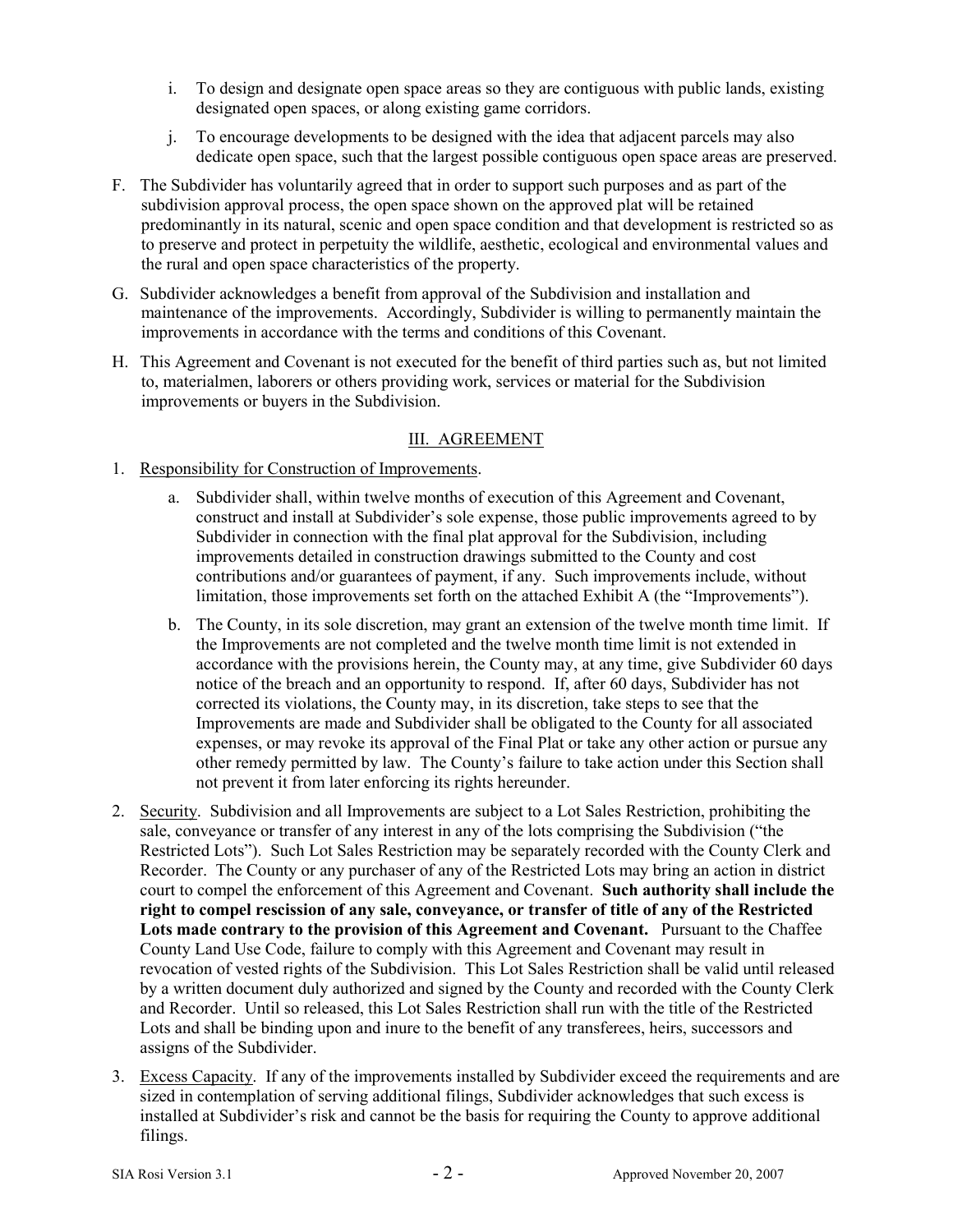- 4. Construction Requirements. All Improvements shall be constructed in compliance with the following:
	- a. All final plat documents submitted prior to or at the time of final plat approval.
	- b. All laws, regulations and ordinances of the United States, State of Colorado, Chaffee County, and applicable agencies, affected special districts, and servicing authorities.
	- c. All designs, drawings, maps, specifications, construction plans, sketches and other matter submitted to and approved by any of the above-stated governmental entities or agencies.
- 5. Inspections and Approvals. Any utility system included in the Improvements must be designed and inspected, at Subdivider's expense, by a licensed professional engineer, and, prior to release of security, certified in writing by such engineer as complying with the approved plans and specifications. Subdivider shall also provide a written statement from the contractor(s) responsible for utility installation, confirming completion of all utilities. The County may require that any other Improvements be inspected, at Subdivider's expense, by a licensed professional engineer, and certified by such engineer as complying with the approved plans and specifications. The County may require that any or all of the Improvements be inspected and approved by any affected governmental entity or agency. At all times during construction, the County shall have the right to test and inspect, or to require testing and inspection of material and work, at Subdivider's expense. Any material or work not conforming to the approved plans and specifications shall be removed and replaced to the satisfaction of the County at Subdivider's expense.
- 6. Roads. Subdivider shall be responsible for and obtain the necessary access permits from the County, the Colorado Department of Transportation, and any affected municipality. Subdivider or his contractor is also responsible for obtaining a county road construction permit prior to the start of any road construction to include bridges, ditch crossings and embankment cuts. All road improvements must be in accordance with the County's specifications. The contractor shall notify the county road and bridge supervisor when it intends to commence construction of any roads so that the supervisor may observe such construction. Such notice shall be given at least 24 hours before commencement of initial road construction.
- 7. Weed Management, Erosion Control and Revegetation. Subdivider shall deposit into the "Chaffee County Weed Mitigation Fund", maintained by the Chaffee County Treasurer's Office, the amount listed in Exhibit A, which Subdivider represents is sufficient to complete revegetation, erosion control and weed mitigation. The full amount deposited will be refunded to Subdivider upon completion of revegetation and weed mitigation to the satisfaction of the Chaffee County Weed Department. Subdivider shall not be entitled to interest on such deposit.
- 8. As-built Drawings. Subdivider shall provide as-built drawings of all subdivision improvements prior to release of security.
- 9. Completion Procedure. Subdivider will notify the County of the status of the work to be completed under this Agreement and Covenant at least 30 days prior to the expiration of the time period referred to in paragraph III.1. If the work is not complete at such time, and a new agreement is to be tendered, it must be tendered at least 15 days prior to the expiration of this Agreement and Covenant.
- 10. Release of Security. Improvements may be approved and the lot sales restriction released on a filingby-filing basis, however improvements affecting all filings, such as access and county road improvements, ditch improvements and fire cisterns, must be fully completed prior to release of a lot sales restriction for any filing. Upon inspection and approval and compliance with this Agreement and Covenant, the County may, by a duly signed statement attested to by the County Clerk, authorize the release of the Lot Sales Restriction.
	- a. If Sudivider has requested release of all or part of the security, and the County determines that any of such improvements are not constructed in accordance with this Agreement and Covenant, it shall furnish Subdivider a list of specific deficiencies and shall be entitled to withhold release of the Lot Sales Restriction to ensure such substantial compliance.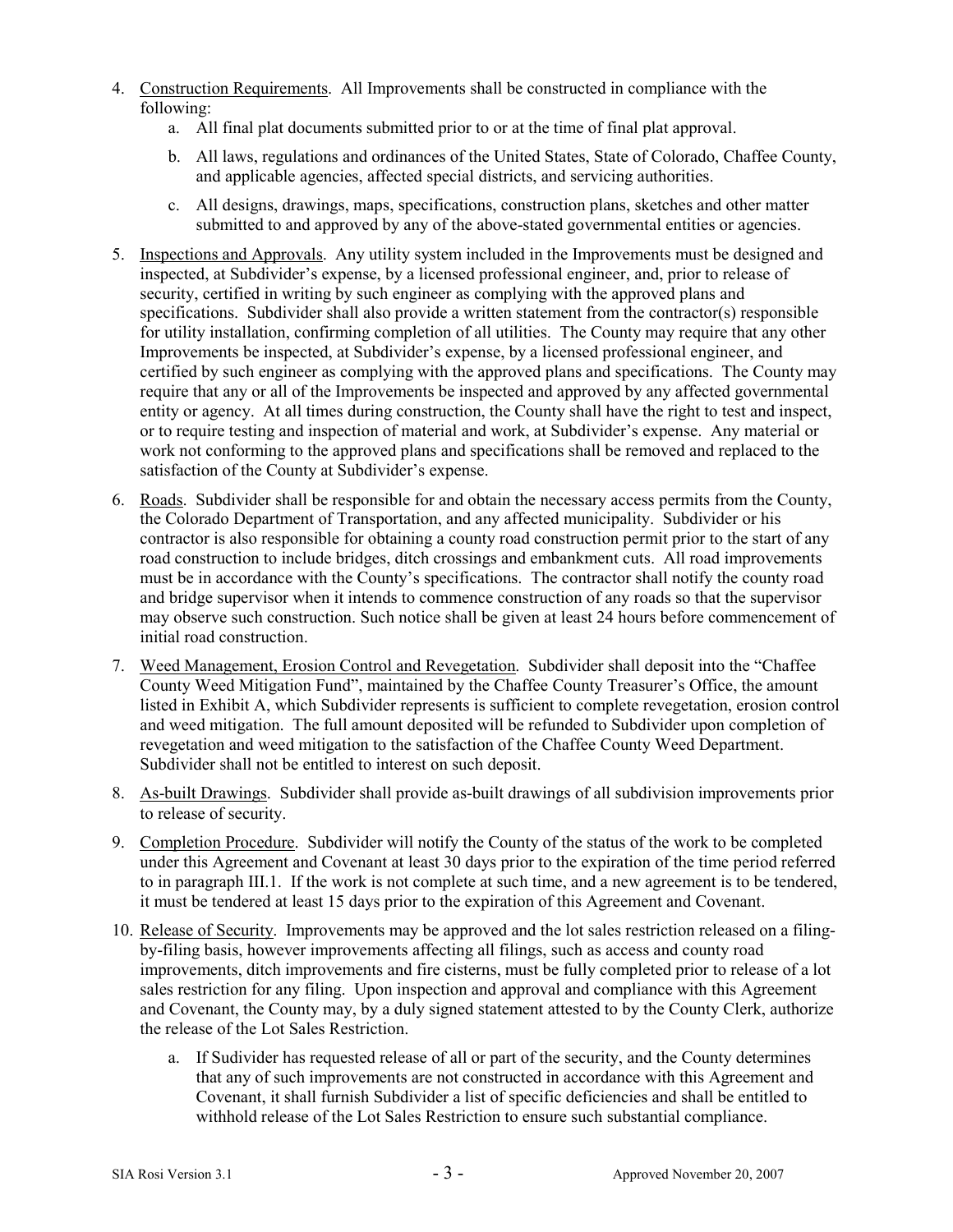- b. If the County determines that Subdivider will not construct any or all of the improvements in accordance with all of the specifications or timeframes, the County may continue to impose a lot sales restriction. Alternatively, the County may vacate the plat approval. Subdivider acknowledges that any vested rights which may result from approval of the final plat are subject to compliance with this Agreement..
- 11. Warranty. Subdivider represents and warrants that the Improvements shall be installed in accordance with the terms of this Agreement and Covenant in a good and workmanlike manner, shall be substantially free of defects in material and workmanship and shall be in good working order for the period ending one-year following final approval of all the Improvements by the County. Subdivider shall promptly remedy any deficiencies arising during the warranty period and shall indemnify the County for any expenses incurred in enforcing this provision or correcting such deficiencies.
- 12. Creation of Homeowners' Association. Subdivider shall create a homeowners' association as a Colorado Non-profit Corporation (the "Association") to manage the affairs of the Subdivision and this Covenant. The Association shall have a perpetual existence and may not be terminated without the express prior written approval of the County. Upon formation, the Association shall enter into an agreement with the County expressly assuming all of Subdivider's maintenance obligations set forth below and expressly binding the Association to the terms of the below maintenance obligations. Any such assumption, however, shall not relieve Subdivider (and successor lot owners) of its maintenance obligations, subject to the Association's primary obligation to perform, as discussed below. If Subdivider fails to create a homeowner's association or the Association dissolves or otherwise fails to adequately assume the Subdivider's rights and obligations as contemplated above, the below maintenance obligations of the Association shall become the joint and several obligations of Subdivider and Subdivider's successors and assigns (including the lot owners).
- 13. Maintenance Obligation and Covenant and Open Space Covenant (collectively referred to as "Covenant").
	- a. Subdivider expressly covenants and agrees that this Covenant shall be perpetual and shall run with the title of each tract, parcel and lot comprising the Subdivision and shall be binding upon and inure to the benefit of the transferees, heirs, successors and assigns of Subdivider, including all future lot owners and the homeowners Association described above.
	- b. Subdivider covenants and agrees, for itself, the Association, and all future owners of the Subdivision, that it will, at no cost to the County maintain the Improvements set forth in the attached Exhibit B and keep them functional and in good working order. Roads shall be maintained (including snow removal) in accordance with the County's specifications. Each owner of any parcel comprising all or a portion of the Subdivision, by acceptance of title to such parcel, agrees to be bound by the terms of this Covenant and the terms of this Covenant shall be binding upon and inure to the benefit of the transferees, heirs, successors and assigns of each party hereto, including the Association and all owners of parcels comprising the Subdivision.
	- c. Subdivider covenants and agrees, for itself, the Association, and all future owners of the Subdivision, that the areas identified on the plat as open space shall remain open and in its natural state in perpetuity and will contain no above ground structures or fencing, except perimeter fences. Any development of such open space is restricted to the following: (1) Driveways not to exceed one per lot, accessing platting subdivision roads; (2) Underground utilities. It is intended that the Open Space will be retained predominantly in its natural, scenic and open space condition and that development is restricted so as to preserve and protect in perpetuity the wildlife, aesthetic, ecological and environmental values and the rural and open space characteristics of the property. Subdivider expressly covenants and agrees that this Covenant shall be perpetual and shall run with the title of each tract parcel comprising the Subdivision and shall be binding upon and inure to the benefit of the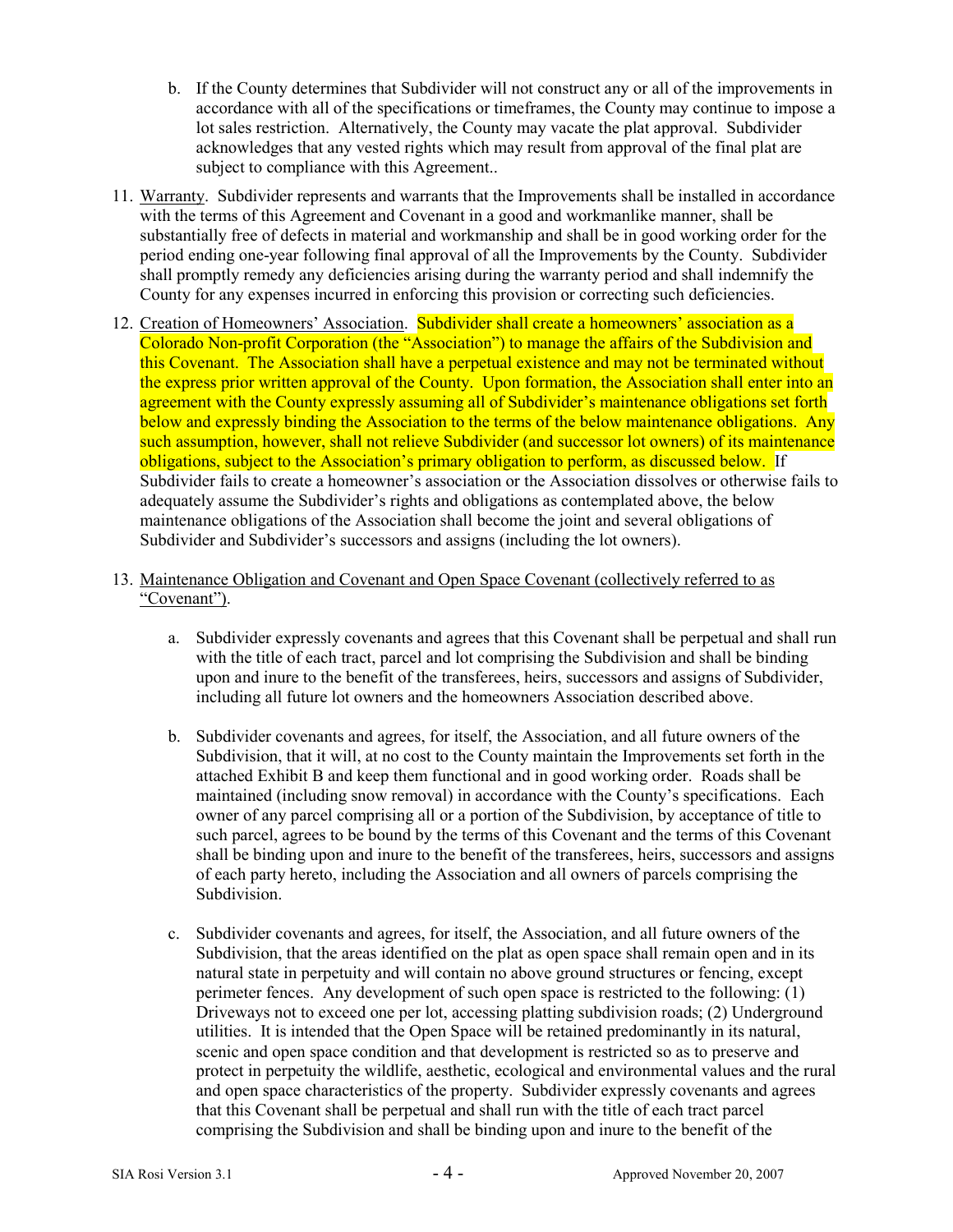transferees, heirs, successors and assigns of the Subdivider. Subdivider intends that the use of the Open Space be consistent with the purposes of this Covenant.

- d. The County may enter upon the Subdivision at all reasonable times in order to monitor compliance with and otherwise enforce the terms of this covenant. The County may enjoin any activity on or use that is inconsistent with the purpose of this Covenant and to enforce the restoration of such areas or features of the Open Space that may be damaged or impaired by any inconsistent activity.
- e. If Subdivider or the Association fails to fully accomplish the maintenance contemplated by this Covenant, or breaches any other provision of this Covenant, then the County shall have available to it the following remedies, which shall be cumulative and not exclusive, and may be exercised alone or in conjunction with any other remedy.
	- i. Upon an instance of default, the County shall provide the Association with oral or written notice itemizing the instances of default. The County shall not be required to provide notice to each lot owner or successor to Subdivider. The Association shall have 10 days from the notice to cure the default itemized by the County or to challenge the County's allegation of default. To fulfill its obligations hereunder, the Association shall either directly perform the obligations or ensure Subdivider' performance of an obligation. If the Association does not cure a default in a timely manner, then the County shall have the right to specifically enforce this Covenant by (1) obtaining an order, including a mandatory injunction, from the Chaffee County or District Court requiring the Association and/Subdivider perform the defaulted obligation; or (2) the County may perform the defaulted obligation without further notice and bill the Association and/or Subdivider for the costs, expenses and fees associated with such performance by the County. The Association and/or Subdivider shall promptly reimburse the County for all such costs and expenses when billed by the County.
	- ii. In the event of default, the Association and/or Subdivider shall be obligated to reimburse the County for all fees, costs and expenses, including actual attorney and engineering fees, incurred as a result of the default. All damages, fees, costs and expenses shall be assessed interest at the rate of 12%, compounding annually, from the date the charge is incurred by the County through the date of payment in full.
	- iii. The County shall have a lien upon the Subdivision or any parcel comprising the Subdivision in the amount of the County's damages, costs and expenses, resulting from the default. The lien may be foreclosed in the manner of a mechanics lien (C.R.S. 38-22-101, et. seq.,) except that the Lien shall be valid for a period of 5 years from the date of assessment.
	- iv. The County may obtain reimbursement of damages, costs, fees and expenses incurred as a result of any default in this Covenant by collection of such amounts by the County Treasurer with the annual or semi-annual property tax payments.
	- v. The Association shall be required to make such assessments against the parcels comprising the Subdivision as are necessary to fulfill its obligations hereunder.
	- vi. Should the County seek recovery of any costs, expenses or fees pursuant to this Covenant, such recovery may be made against a particular lot owner, only for such owner's proportion of parcels owned compared to the total number of parcels comprising the Subdivision at the time of breach. To illustrate, if the Subdivision is comprised of ten parcels at the time of breach (and each parcel is owned by a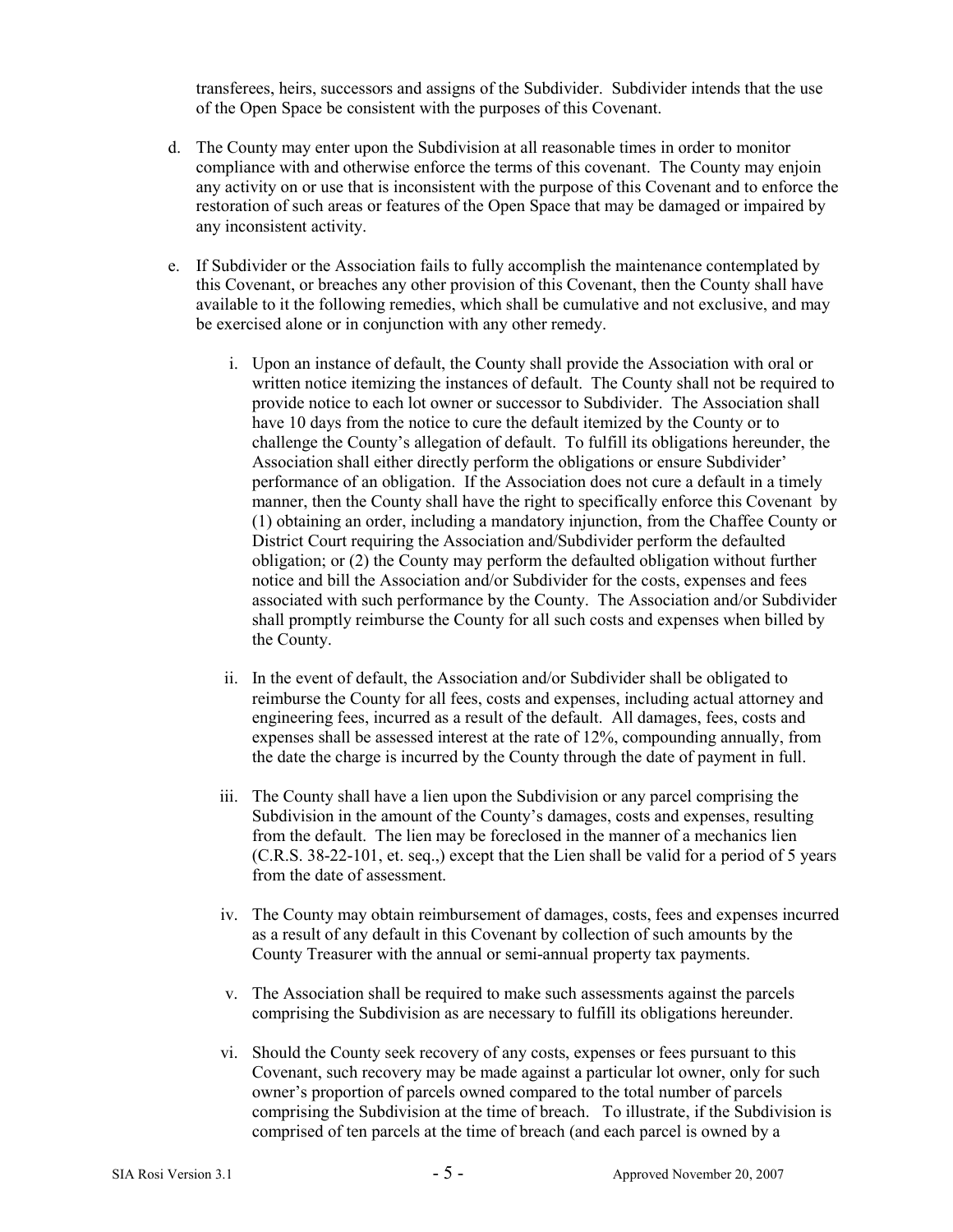separate owner), each owner shall be personally liable to the County for  $1/10<sup>th</sup>$  of the expenses, costs and fees incurred by the County as a result of the breach. Said liability of each separate owner will be in addition to and joint with the overall liability of the Association.

- vii. Notwithstanding any provision of this Covenant to the contrary, the Association shall bear primary responsibility for the performance of any obligation required to be performed either by the Association and /or Subdivider and any or all successors including lot owner(s). Subdivider (including successor lot owners) shall be required to specifically perform any maintenance, repair and/or improvement obligations contained in this Covenant only after the expiration of the 10-day cure period specified in Paragraph 13.c.i above. This paragraph does not in any way limit, hinder or delay the County's right to lien, tax, assess and/or levy against any parcel comprising the Subdivision, as discussed above.
- f. The parties acknowledge that the County may grant third parties easements within publiclydedicated rights-of-way, even though the County is not obligated to maintain such rights-ofway. Notwithstanding any other provision contained in this Agreement and Covenant, the County, for itself and its successors, covenants to require all parties that intend to perform work within any of the Subdivision roads to obtain a permit that will mandate restoration or improvement of all impacted roads in accordance with applicable regulations. This Agreement and Covenant, however, does not obligate the County to pursue persons or entities doing work within any Subdivision roads without first obtaining a permit. All third party obligations provided for in this Section shall not constitute part of the Association's or the Subdivider's (or successor lot owner's) maintenance obligations pursuant to this Covenant.
- 14. Indemnification. Subdivider shall indemnify and defend the County and hold the County harmless for any loss relating to or resulting from: (a) Subdivider's negligent or willful act, omission or error, (b) Subdivider's breach of this Agreement and Covenant, (c) the design and construction of improvements, (d) actions, omissions or errors related to the above maintenance obligations and Covenant. All contractors and other employees engaged in construction or maintenance of the improvements shall maintain adequate worker's compensation insurance and public liability insurance coverage, and shall operate in strict accordance with the federal and state laws and regulations governing occupational safety and health. This Section shall survive termination of the Agreement and Covenant.
- 15. Title Insurance. Subdivider shall provide the County with a title insurance commitment at time of final platting evidencing that fee simple title of all lands in the Subdivision is vested totally with the Subdivider free of any and all liens and encumbrances, except as noted on the final plat.
- 16. Entire Agreement. This Agreement and Covenant and Subdivider's submittals to the County (including all designs, drawings, maps, specifications, construction plans, and sketches) embody the entire understanding between all of the parties with respect to its subject matter and supersede all previous communications, representations or understandings, either oral or written. No amendment or modification of this Agreement and Covenant will be valid or binding unless signed by all the parties. If there is a conflict between Subdivider's submittals and this Agreement and Covenant, this Agreement shall govern.
- 17. Severability. Unless it materially affects the entire intent and purpose of this Agreement and Covenant, the invalidity or unenforceability of any provisions of this Agreement and Covenant shall not affect the other provisions of this Agreement, and the Agreement and Covenant shall be construed in all respects as if such invalid or unenforceable provision were omitted.
- 18. Waiver. The County's failure to insist upon strict compliance with any of the provisions of this Agreement and Covenant shall not be construed as a waiver of any of the County's rights or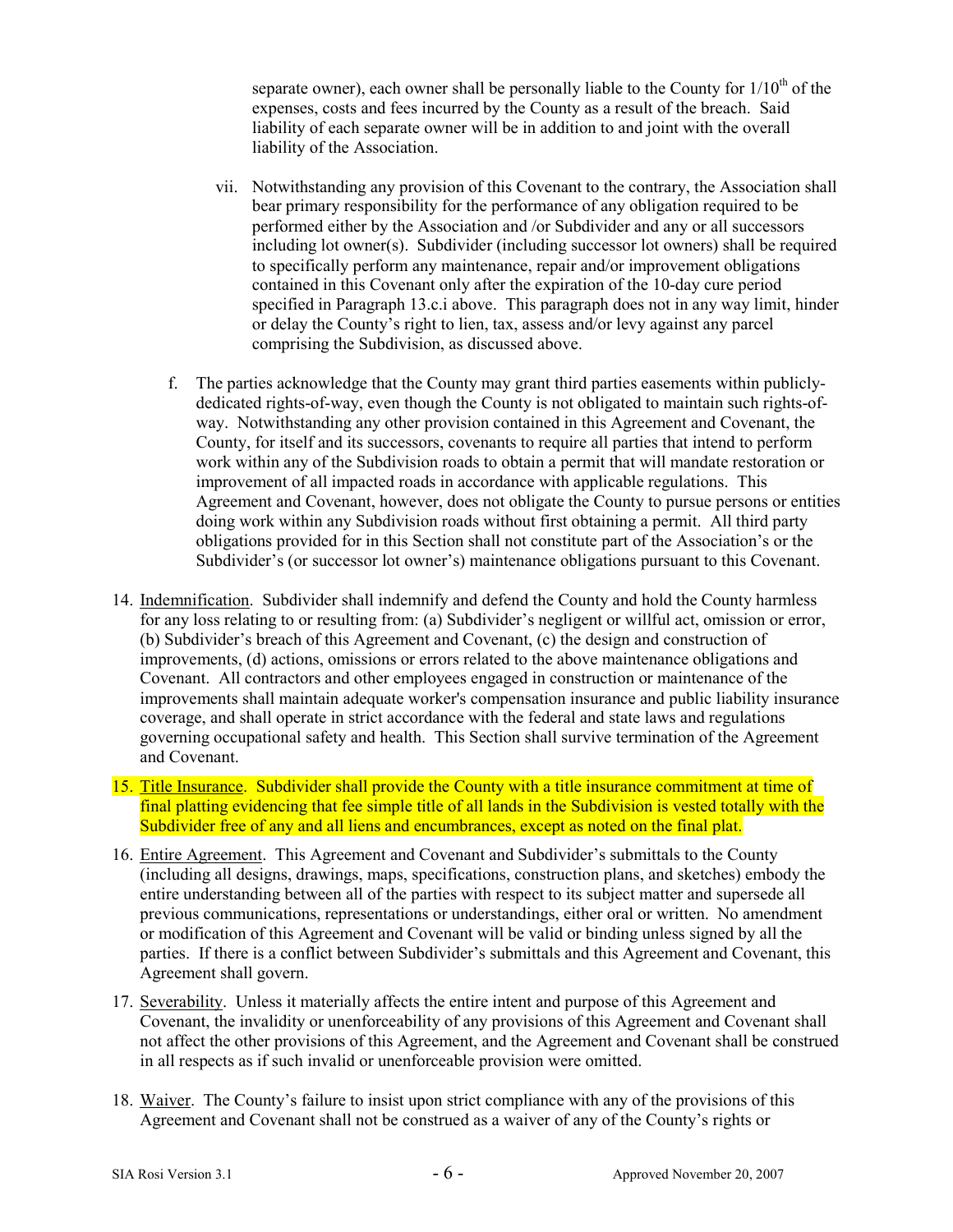privileges or of the governmental immunity set forth in the Colorado Governmental Immunity Act, C.R.S. §24-10-101, et seq.

- 19. Successors and Assigns. This Agreement and Covenant shall be binding upon the heirs, executors, personal representatives, successors and assigns of the Subdivider, and upon recording by the County, shall be deemed a covenant running with the land herein described, and shall be binding upon the successors. in ownership of said land. Subdivider shall remain liable for its obligations under this Agreement and Covenant, regardless of any assignment.
- 20. No Third Party Beneficiary Enforcement. Enforcement of the terms and conditions of this Agreement and Covenant, and all rights of action relating to such enforcement, shall be strictly reserved to the undersigned parties, and nothing contained in this document shall give or allow any claim or right of action whatsoever by any other person. It is the express intention of the undersigned parties that any entity other than the undersigned parties receiving services or benefits under this Agreement and Covenant shall be deemed an incidental beneficiary only.

As a condition of obtaining the County's approval of the Subdivision, and Subdivider has agreed to a lot sales restriction which may be recorded with the County Clerk and Recorder, as specified below.

| LOT SALES RESTRICTION RECEPTION NO:                                                                                                                        |
|------------------------------------------------------------------------------------------------------------------------------------------------------------|
| EFFECTIVE DATE OF AGREEMENT AND COVENANT:                                                                                                                  |
|                                                                                                                                                            |
|                                                                                                                                                            |
| By: $\frac{1}{2}$                                                                                                                                          |
| Printed Name:                                                                                                                                              |
|                                                                                                                                                            |
| STATE OF COLORADO)                                                                                                                                         |
| ) ss.<br>County of Chaffee                                                                                                                                 |
| The foregoing instrument was acknowledged before me this _____ day of ________, 200_, by                                                                   |
| <u> 1989 - Johann John Stein, markin fan it ferskearre fan it ferskearre fan it ferskearre fan it ferskearre fan</u><br>Witness my hand and official seal: |
| <u> 1989 - Johann John Stone, market fan it ferstjer fan it ferstjer fan it ferstjer fan it ferstjer fan it fers</u><br>Notary Public                      |
| My commission expires: ________________.                                                                                                                   |
|                                                                                                                                                            |
|                                                                                                                                                            |
| CHAEFEE COUNTY COLORADO                                                                                                                                    |

CHAFFEE COUNTY COLORADO

By:

Printed Name: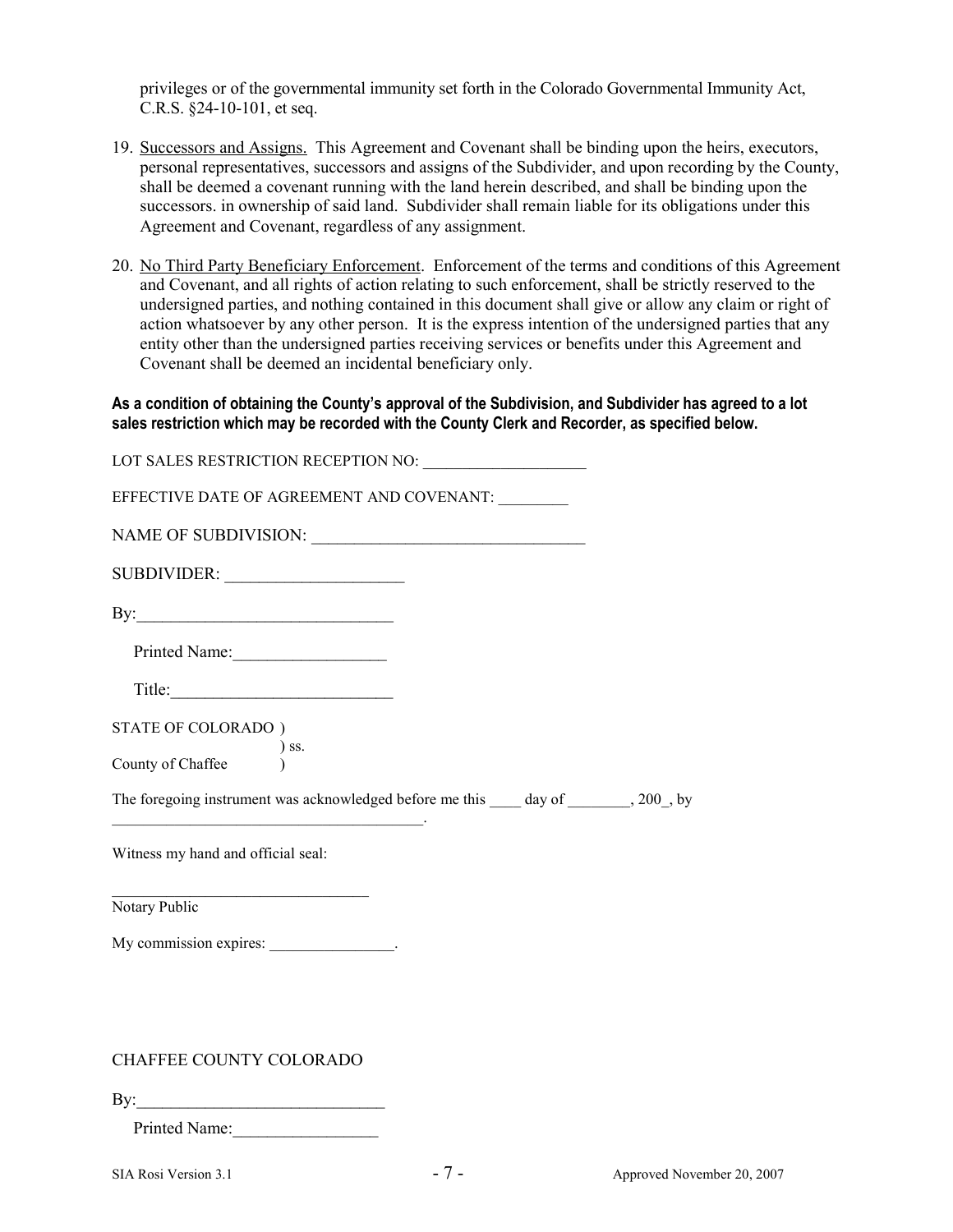Chairman, Board of County Commissioners

ATTEST:

\_\_\_\_\_\_\_\_\_\_\_\_\_\_\_\_\_\_\_\_\_\_\_\_\_\_\_\_\_\_ County Clerk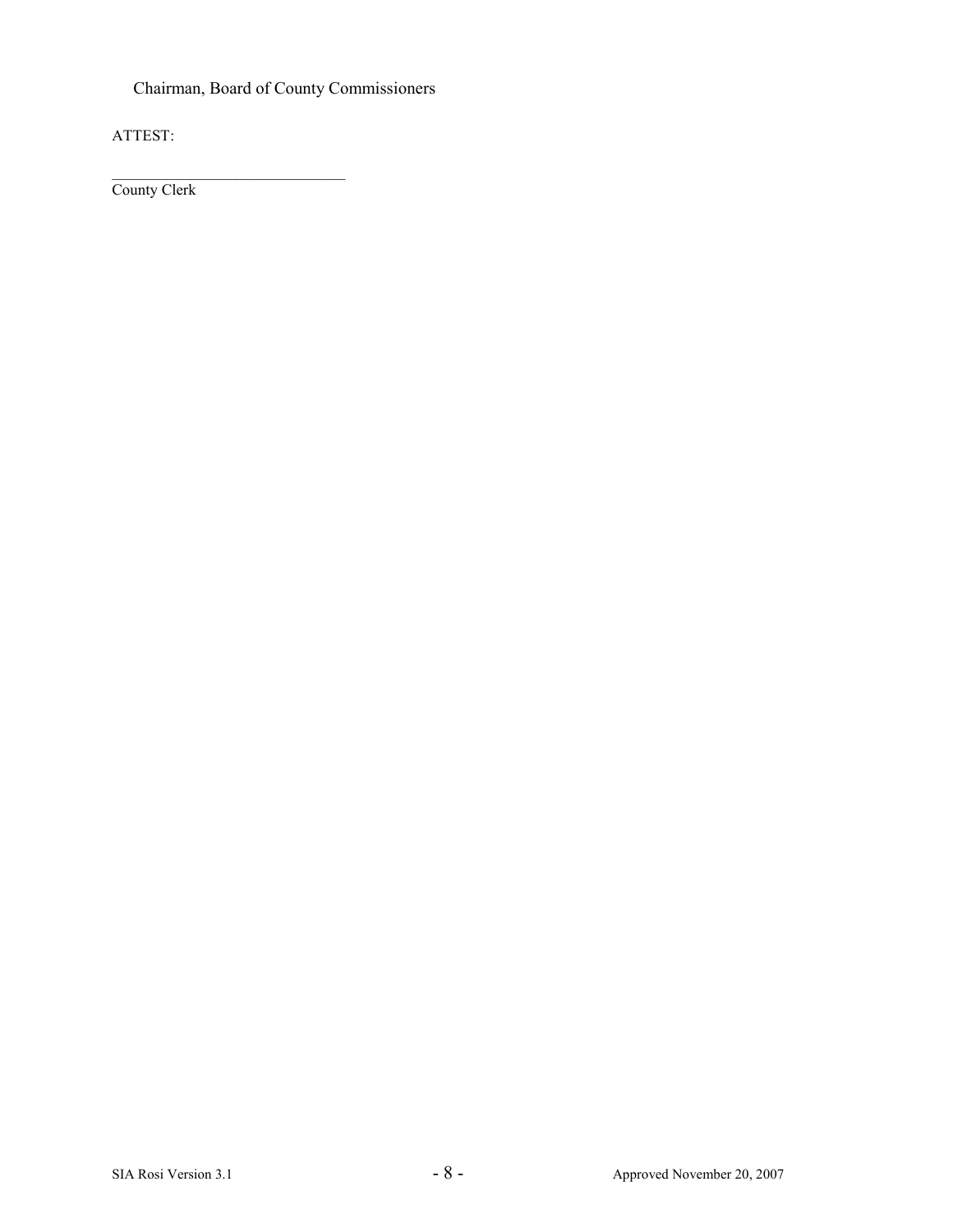### EXHIBIT A SUMMARY OF IMPROVEMENTS

# SUBDIVIDER: \_\_\_\_\_\_\_\_\_\_\_\_\_\_\_\_\_\_\_\_\_ SUBDIVISION: \_\_\_\_\_\_\_\_\_\_\_\_\_\_\_\_\_\_\_\_\_

| ⊠ if    |                                          |
|---------|------------------------------------------|
| applies | <b>Brief Description of Improvement*</b> |
|         |                                          |
|         | Site Work:                               |
|         | Site grading                             |
|         |                                          |
|         | <b>Roads and Trails:</b>                 |
|         | Interior/access road grading             |
|         | Interior/access road base                |
|         | Interior/access road paving              |
|         | Interior/access road curbs & gutters     |
|         | Culverts                                 |
|         | County road grading                      |
|         | County road base                         |
|         | County road paving                       |
|         | Highway access improvements              |
|         | Trails                                   |
|         |                                          |
|         | Drainage:                                |
|         | Storm sewer facilities                   |
|         | Retention ponds                          |
|         | Ditch improvements                       |
|         | Subsurface drainage                      |
|         |                                          |
|         | Sewer/Septic:                            |
|         | Sanitary sewers and laterals             |
|         | Trunk and forced lines                   |
|         | On-site sewage facilities                |
|         |                                          |
|         | <b><i>Utilities:</i></b>                 |
|         | Telephone                                |
|         | Gas                                      |
|         | Electric                                 |
|         |                                          |

| <b>Water and Fire Suppression:</b>    |
|---------------------------------------|
| Water mains and laterals              |
| On-site water supply and storage      |
| Hydrants or fire cisterns             |
| Water transfer/augmentation           |
| Aquifer recharge ponds                |
| Fire mitigation                       |
|                                       |
| <b>Monuments and Signage:</b>         |
| Survey and street monuments and       |
| boxes                                 |
| Street lighting                       |
| Street name signs and traffic control |
| signage                               |
| Subdivision and other signage         |
|                                       |
| <b>Noxious Weeds and Erosion:</b>     |
| Weed Control, Re-vegetation &         |
| Erosion Control – AMT: \$             |
|                                       |
| Miscellaneous:                        |
| Fencing                               |
| Landscaping                           |
| Park improvements                     |
| Swales                                |
| Proportionate share of prior public   |
| improvements - AMT: \$                |
| Other:                                |
|                                       |
|                                       |

\*Details and additional or related Improvements may be set forth in the Subdivider's submittals to the County, including all designs, drawings, maps, specifications, construction plans, and sketches.

SUBDIVIDER:

By: \_\_\_\_\_\_\_\_\_\_\_\_\_\_\_\_\_\_\_\_\_\_\_\_\_\_ Date: \_\_\_\_\_\_\_\_\_\_\_\_\_\_\_\_\_\_\_\_\_\_

| ۰,<br>I |  |
|---------|--|
|---------|--|

 Name: \_\_\_\_\_\_\_\_\_\_\_\_\_\_\_\_\_\_\_\_\_ Title: \_\_\_\_\_\_\_\_\_\_\_\_\_\_\_\_\_\_\_\_\_\_